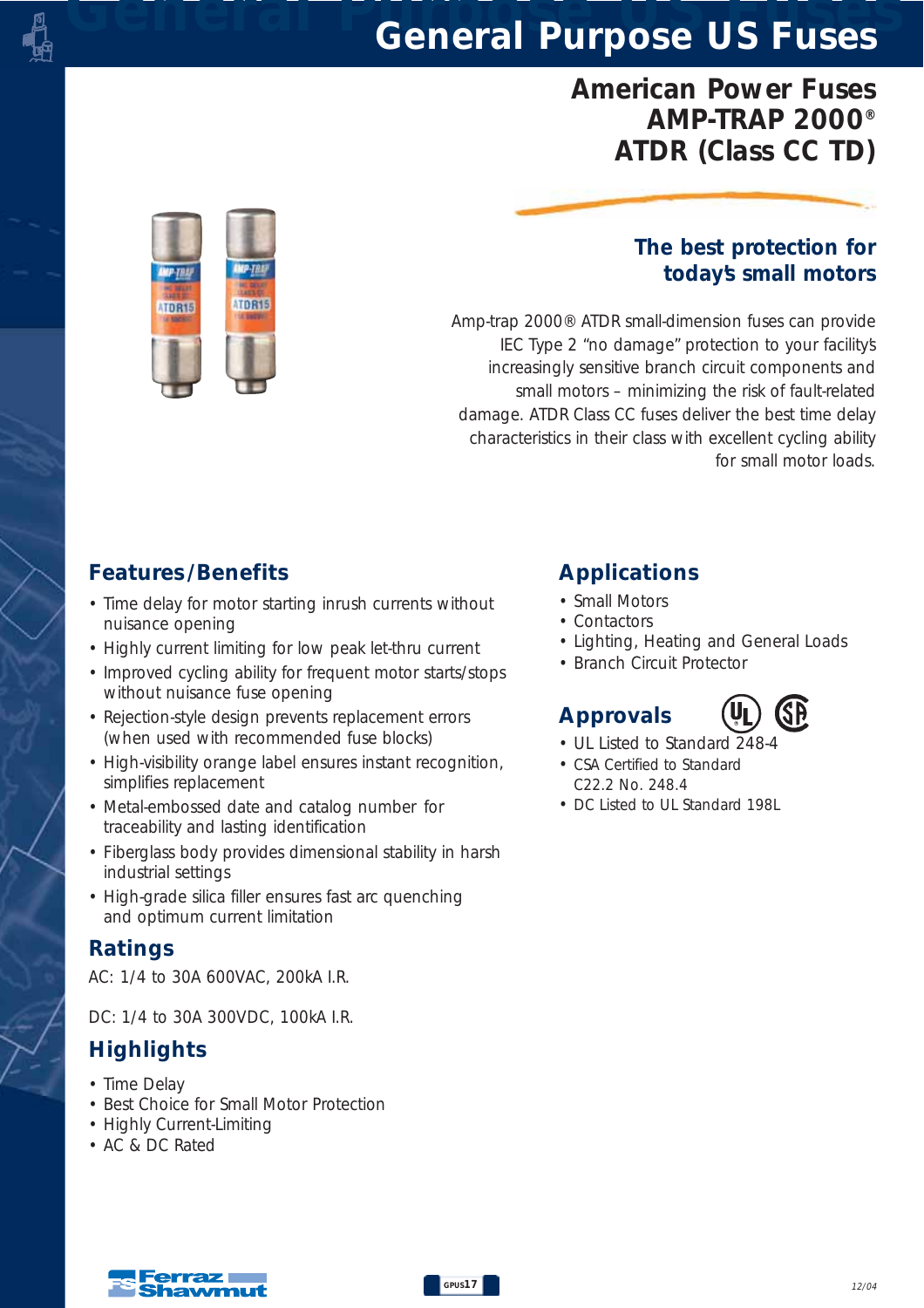# *General Purpose US Fuses General Purpose US Fuses*

*American Power Fuses AMP-TRAP 2000® ATDR (Class CC TD)*

### *Standard Fuse Ampere Ratings*

| Ampere<br>Rating | Catalog<br><b>Number</b> | Reference<br><b>Number</b> | Ampere<br>Rating | Catalog<br><b>Number</b> | <b>Reference</b><br><b>Number</b> |  |
|------------------|--------------------------|----------------------------|------------------|--------------------------|-----------------------------------|--|
|                  |                          |                            |                  |                          |                                   |  |
| 1/4              | ATDR1/4                  | W200855                    | 4                | ATDR4                    | V217276                           |  |
| 1/2              | ATDR1/2                  | Q223068                    | $4 - 1/2$        | ATDR4-1/2                | Z217786                           |  |
| 8/10             | ATDR8/10                 | K201397                    | 5                | ATDR5                    | K218302                           |  |
|                  | ATDR1                    | T217275                    | $5-6/10$         | ATDR5-6/10               | 7218821                           |  |
| $1 - 1/8$        | ATDR1-1/8                | Y218820                    | 6                | ATDR6                    | L219338                           |  |
| $1 - 1/4$        | ATDR1-1/4                | J218301                    | $6 - 1/4$        | ATDR6-1/4                | L219867                           |  |
| $1 - 4/10$       | ATDR1-4/10               | K219337                    |                  | ATDR7                    | A222548                           |  |
| $1 - 1/2$        | ATDR1-1/2                | Y217785                    | $7 - 1/2$        | ATDR7-1/2                | R223069                           |  |
| $1-6/10$         | ATDR1-6/10               | K219866                    | 8                | ATDR8                    | X200856                           |  |
| $1 - 8/10$       | ATDR1-8/10               | 7222547                    | 9                | ATDR9                    | Y201915                           |  |
| $\overline{2}$   | ATDR <sub>2</sub>        | S212168                    | 10               | ATDR10                   | J201396                           |  |
| $2 - 1/4$        | ATDR2-1/4                | T213204                    | 12               | ATDR12                   | X201914                           |  |
| $2 - 1/2$        | ATDR2-1/2                | J212689                    | 15               | ATDR15                   | V211135                           |  |
| $2 - 8/10$       | ATDR2-8/10               | L213703                    | $7 - 1/2$        | ATDR17-1/2               | L211656                           |  |
| 3                | ATDR3                    | Y215232                    | 20               | ATDR20                   | R214214                           |  |
| $3 - 2/10$       | ATDR3-2/10               | J216254                    | 25               | ATDR25                   | V214723                           |  |
| $3 - 1/2$        | ATDR3-1/2                | C215742                    | 30               | ATDR30                   | G216758                           |  |

#### *Small Motor Fuse Protection, 600 Volts AC or Less*

| <b>Motor</b>                       | <b>ATDR</b>            | Rating*               |  |  |
|------------------------------------|------------------------|-----------------------|--|--|
| <b>Full load</b><br><b>Amperes</b> | <b>Minimum</b><br>Duty | <b>Normal</b><br>Duty |  |  |
| $.71-.89$                          | $1 - 1/4$              | $1 - 6/10$            |  |  |
| $.90 - 1.19$                       | $1 - 6/10$             | $\overline{2}$        |  |  |
| 1.20 - 1.34                        | 2                      | $2 - 1/2$             |  |  |
| $1.35 - 1.79$                      | $2 - 1/2$              | 3                     |  |  |
| $1.80 - 2.25$                      | 3                      | $\overline{4}$        |  |  |
| $2.26 - 2.69$                      | $\overline{4}$         | 5                     |  |  |
| $2.70 - 2.90$                      | 4                      | 6                     |  |  |
| $2.91 - 3.20$                      | 5                      | 6                     |  |  |
| $3.21 - 3.75$                      | 5                      | 7                     |  |  |
| $3.76 - 4.50$                      | 6                      | 8                     |  |  |
| $4.51 - 5.34$                      | 8                      | 10                    |  |  |
| $5.35 - 5.69$                      | 10                     | 12                    |  |  |
| $5.70 - 6.70$                      | 12                     | 12                    |  |  |
| 6.71 - 7.79                        | 12                     | 15                    |  |  |
| 7.80 - 8.88                        | 15                     | $17 - 1/2$            |  |  |
| $8.89 - 11.1$                      | $17 - 1/2$             | 20                    |  |  |
| 11.2 - 13.3                        | 20                     | 25                    |  |  |
| 13.4 - 15.2                        | 25                     | 30                    |  |  |

*Dimensions*



*\* The 1996 National Electrical Code allows time-delay Class CC fuses to be sized at up to 400% (maximum) of motor FLA, if needed.*

*GPUS18*

## *Recommended Fuse Blocks for Class CC Fuses*

|                                     | <b>Catalog Number</b>                            |                                                                                     |                                                                               | Reference number                  |                                                  |                                                                                      |                                                                                          |                      |
|-------------------------------------|--------------------------------------------------|-------------------------------------------------------------------------------------|-------------------------------------------------------------------------------|-----------------------------------|--------------------------------------------------|--------------------------------------------------------------------------------------|------------------------------------------------------------------------------------------|----------------------|
| Number<br><b>of</b><br><b>Poles</b> | <b>Ultrasafe</b><br><b>Fuse</b><br><b>Holder</b> | <b>Screw</b><br>Indicating Connector<br>w/Double<br><b>Quick</b><br><b>Connects</b> | <b>Pessure</b><br>Plate<br>Connector<br>w/ Double<br>Quick<br><b>Connects</b> | Copper<br><b>Box</b><br>Connector | <b>Ultrasafe</b><br><b>Fuse</b><br><b>Holder</b> | <b>Screw</b><br>Indicating Connector<br>w/ Double<br><b>Quick</b><br><b>Connects</b> | Pressure<br>Plate<br><b>Connector Connector</b><br>w/ Double<br>Quick<br><b>Connects</b> | Copper<br><b>Box</b> |
| <b>ADDER</b>                        |                                                  | 30310R                                                                              | 30320R                                                                        | 30350R                            |                                                  | W204857                                                                              | 7217510                                                                                  | N213429              |
| 1                                   | USCC11                                           | 30311R                                                                              | 30321R                                                                        | 30351R                            | X213943                                          | R212397                                                                              | M218534                                                                                  | G213929              |
| $\mathfrak{D}$                      | USCC2L                                           | 30312R                                                                              | 30322R                                                                        | 30352R                            | D217008                                          | 7212910                                                                              | Y219579                                                                                  | V214447              |
| 3                                   | USCC31                                           | 30313R                                                                              | 30323R                                                                        | 30353R                            | Y218038                                          | M213428                                                                              | B222779                                                                                  | X214955              |



*12/04*